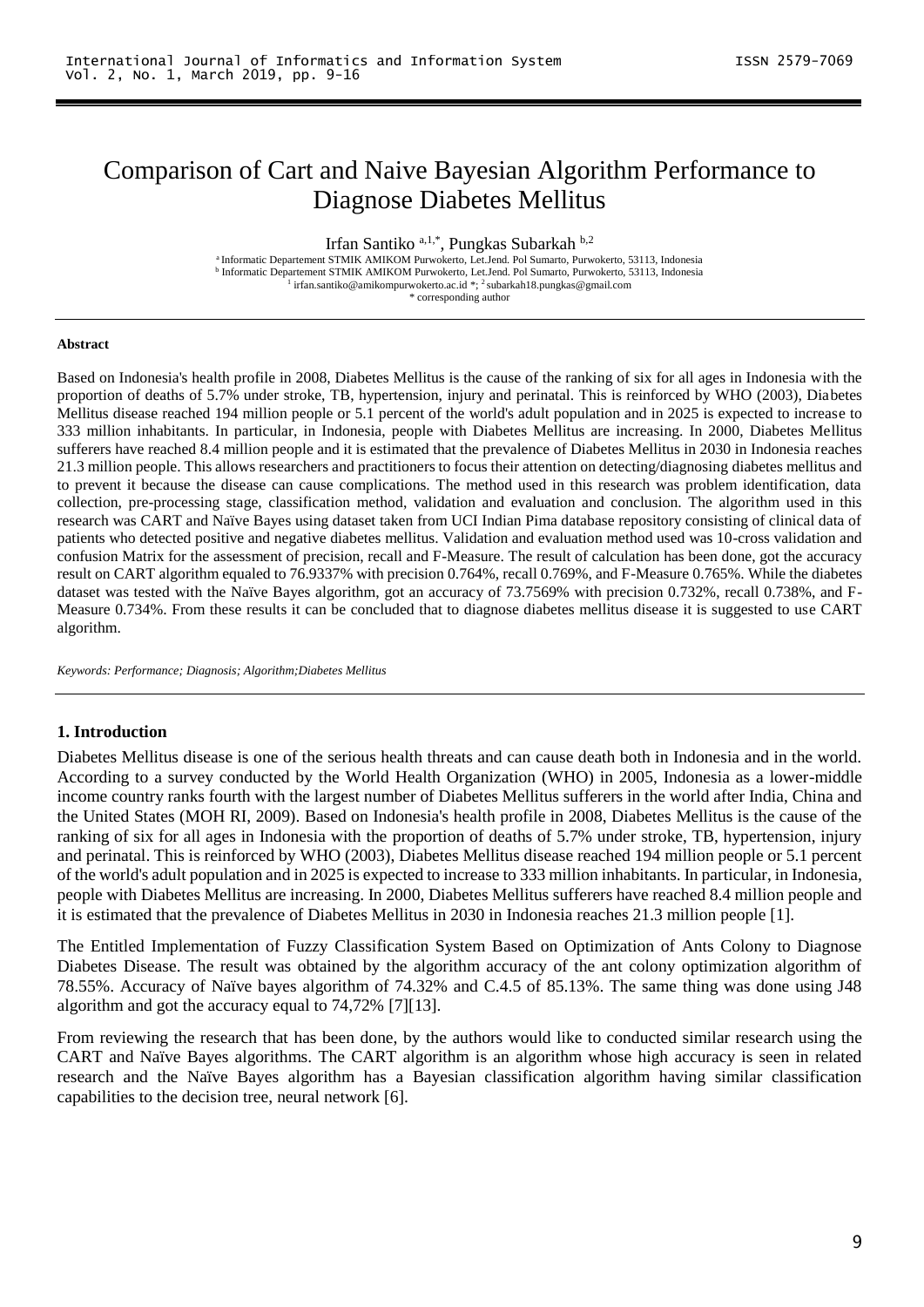#### **2. The Proposed Method/Algorithm**

### 2.1. Literature Review

Entitled Performance Comparison of Decision Tree J48 and ID3 In Classification Diagnosis of Diabetes Mellitus Disease. The aim of the study was to extract information from the Pima Indian diabetes dataset used as a decision support system to predict the diagnosis of diabetes mellitus. The result showed that the accuracy of J48 algorithm was 74.72% higher than ID3 algorithm which was only 72.64% [8][14].

The title Determination of Large Accuracy Classification Method Using Algorithm C4.5 Particle-Based Swarm Optimazation On Predicted Diabetes Disease. The purpose of this study was to get the rule in predicting diabetes mellitus and to provide an accurate value. The result obtained an accuracy value and AUC value was higher than C4.5 algorithm with accurary difference of 3.28% and AUC 0.012 value [9].

The title Implementation of Fuzzy Classification System Based on Optimization of Ants Colony for Diagnosis of Diabetes Disease. The purpose of the study was to predict diabetes using expert systems. The result of this research was the implementation into expert system software built using Microsoft Visual Studio 2012 with the result of accuracy performance of 78.55% [12].

The title Comparison of C4.5 and CART Algorithm Performance in Classification data Student Value Prodi Computer Engineering Polytechnic Padang. The purpose of this study was to predict the most crucial lecture knowledge in determining students' graduation in the first semester. The result showed that C4.5 algorithm was 85.61% higher than CART algorithm 84.95% [11].

# 2.2. Diabetes Mellitus

Diabetes Mellitus is a chronic metabolic condition because the pancreas does not produce enough insulin or the body can not use insulin produced effectively. Insulin is a hormone that measures the balance of blood sugar levels, consequently if insulin is not balanced then there is an increase in glucose concentration in the blood or hyperglycemia [10][15].

# 2.3. Data of Indian Pima Diabetes

The dataset in this study was taken by UCI Indian Pima database repository [\(http://archive.ics.uci.edu/ml/d](http://archive.ics.uci.edu/ml/)atasets/ Pima+Indians+Diabetes). The Pima Indian dataset consists of 768 clinical data, all of which are of female gender with age of at least 21 years [9].

# 2.4. Data Mining

Data mining is a mean that aims to find patterns automatically or semi-automatically from existing data in a database or other data source used to solve a problem through various process rules [12].

#### 2.5. Cart Algorithm

CART (classification and regression trees) algorithm is one method or method of algorithm from one of data exploration technique that is decision tree technique. This algorithm recursively divides records into exercise data into subsets that have the same target (class) attribute value. This method was developed by Leo Breiman, Jerome H. Friedman, Richard A. Olshen and Charles J. Stone around 1980. Here are some of the advantages of CART, among others [11]:

- **1.** CART is a method that is nonparametric / suitable for data type of numeric.
- **2.** CART does not require a variable to be selected first.
- **3.** CART generates an invariant for independent variable transformations.

The CART algorithm develops a decision tree by selecting the most optimal branch for each node. The classification of CART (Classification and Regression Tress) algorithms, a record will be classified into one of the classifications available in the destination variable based on the values of the predictor variables. Characteristic of CART algorithm is node of decision which is always bifurcated or branched binary [11].

The steps in the CART algorithm are as follows:

- **1.** Arrange candidate branch (candidate split). This arrangement is done on all predicted or predicted variables (exhaustive). The list of candidate branches is called the latest branch candidate.
- **2.** Give an overall assessment of the latest branch candidates by calculating the value of the magnitude  $\varphi$  (s|t).
- **3.** Determine which candidates will actually be made a branch by choosing a candidate for a branch of the biggest good value ∅ (s|t). After that, draw branches. If no more decision nodes, the implementation of the CART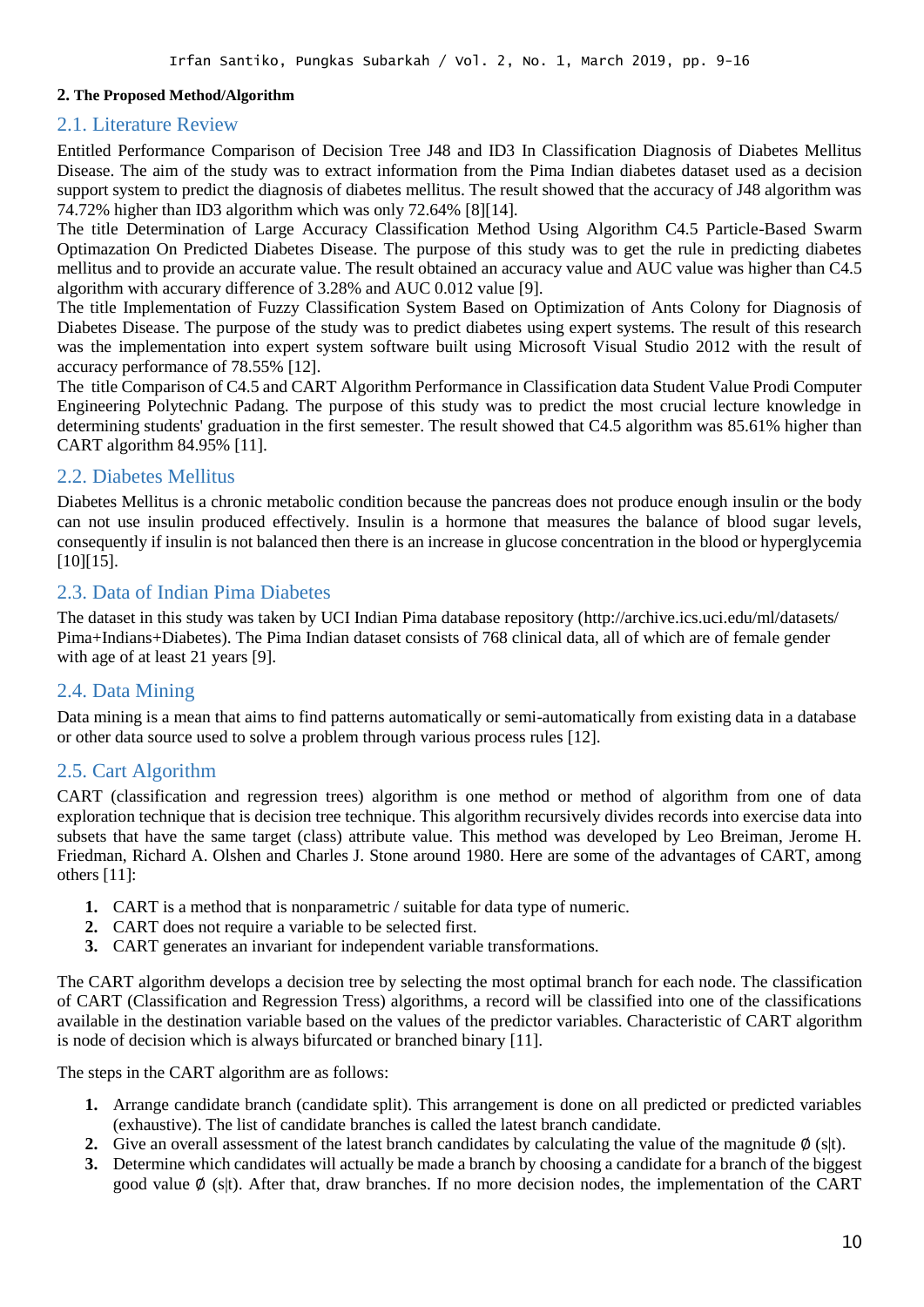algorithm will be terminated. Let  $\emptyset$  (s | t) be the "good" value of candidate branch s on the decision node t, then the value Ø (s | t), can be identified by the following equations [7]:

$$
\phi(s/t) = 2P_{L}P_{R}Q(s/t)
$$
\n(1)  
\nQ(s/t)= 2 P\_{L}P\_{R} \sum\_{j=1}^{#kelas} |P(j|t\_{L}) - P(j|t\_{R})| (2)  
\nWhere the Equation is:  
\nt<sub>L</sub> = The left branch candidate of the decision node t  
\nt<sub>R</sub> = The right branch candidate of the decision node t  
\nP<sub>L</sub> =  $\frac{Number\ of\ records\ on\ the\ left\ branch\ candidate\ t_{L}}{The\ total\ number\ of\ records\ in\ the\ exercise\ data}$   
\nP<sub>R</sub> =  $\frac{Number\ of\ records\ in\ the\ series\ data}{The\ total\ number\ of\ records\ in\ the\ left\ branch\ candidate\ t_{L}}$   
\nP(j|t<sub>L</sub>) =  $\frac{The\ number\ of\ records\ in\ the\ definition\ node\ t}{The\ number\ of\ records\ on\ the\ decision\ node\ t}$   
\nP(j|t<sub>R</sub>) =  $\frac{The\ number\ of\ records\ j\ on\ the\ right\ branch\ candidate\ t_{R}}{The\ number\ of\ records\ on\ the\ decision\ node\ t}$ 

### 2.6.Naive Bayesian Algorithm

The naïve bayes algorithm is a simple probability-based prediction technique based on the application of Bayes rules with the assumption of strong independence. In addition, naïve bayes can also analyze the variables that most influence it in the form of opportunities [2].

Naïve Bayes is the most effective and efficient algorithm or method for learning machine design and data mining. Here are some advantages of Naïve Bayes Algorithm among others [3]:

- **1.** Naïve bayes algorithm is easy to use for machine learning data.
- **2.** Naïve bayes algorithm requires only one scan of training data.
- **3.** It is used for handling missing attribute values and continuous data.

The Naes Bayes classification is a classification of statistics that can be used to predict the probability of membership of a class. Bayesian classification is based on Bayes's theorem, derived from the name of a mathematician who is also British Prebysterian minister [4]. The Bayesian classification has similar classification capabilities to the decision tree and neural network [6].

The general form of the bayes theorem is as follows [3]:

 $P(H | X) = \frac{P(X|H)P(H)}{P(X)}$  $\frac{(\mathbf{H})\mathbf{F}(\mathbf{H})}{\mathbf{P}(X)}$ 

Where :

X : Data with unknown class

H : The hypothesis of X data is a specific class

P(H|H) : The probability of hypothesis H is based on condition X (*posteriori probability)* 

P(H) : Hypothesis Probability H (*prior probability*)

 $P(X|H)$ : The probability of X is based on the condition in hypothesis H

 $P(X)$ : The probability of X.

# 2.7. Weka

Weka (waikato environment for knowledge analysis) is a Java-based data mining platform application. This application was first developed by Waikato University of New Zealand before becoming part of Pentaho. Weka consists of a collection of machine learning algorithms that can be used to generalize or formulate a collection of sampling data [7].

# 2.8. Accuracy

Accuracy is the value of the degree of proximity of the quantity measurement to the true value (rule). Accuracy values is obtained from the results of the rule generated from the calculation of CART and it is tried on the data testing and generates degrees of accuracy of the rule after the test on the data testing. Here is the formula of accuracy value, accuracy formula [4]:

 $\text{Accuracy} = \frac{\text{number of TP} + \text{number of TN}}{\text{number of TP} + \text{FN} + \text{FN} + \text{FN}}$ number of TP+FP+FN+TN

Where  $\cdot$ 

- TP : *True Positive*
- TN : *True Negative*
- FP : *False Positive*
- FN : *False Negative*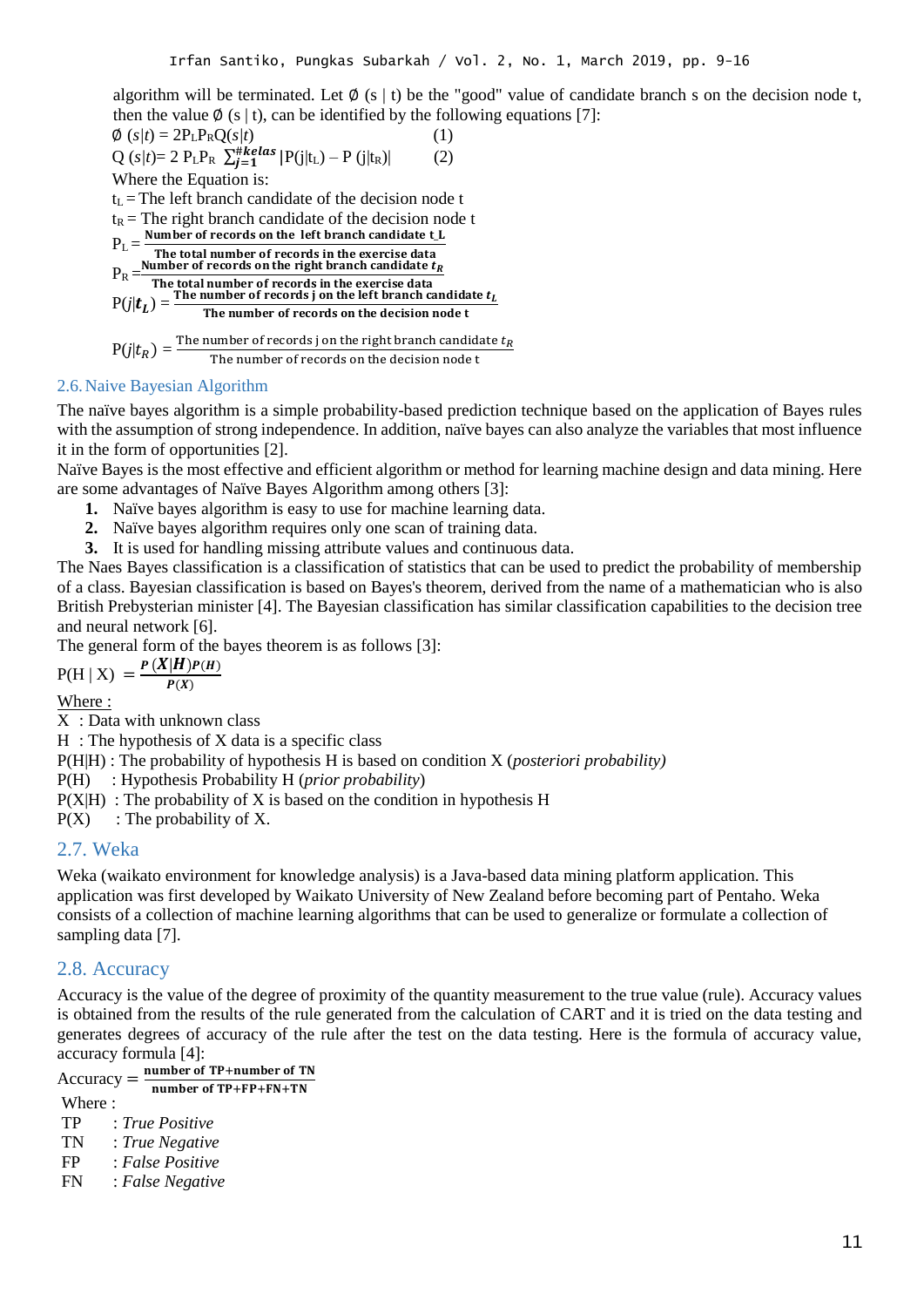# 2.9. Confusion Matrix

Evaluation by means of confusion matrix produces precision value, recall, F-Measure and accuracy. Here is a confusion matrix in Table 1.

| <b>Table 1 Confusion Matrix</b> |                 |                 |  |  |
|---------------------------------|-----------------|-----------------|--|--|
| Correct                         | Classified as   |                 |  |  |
| Classification                  |                 |                 |  |  |
|                                 | True positives  | False negatives |  |  |
|                                 | False positives | True negatives  |  |  |
| (Source: Han & Kamber, 2006)    |                 |                 |  |  |

The formula for calculating *precision, recall, F-Measure* dan sebuah *accuracy* (Han & Kamber, 2006) is as follows : *Precision* = TP

$$
Precision = \frac{TP}{TP+FP}
$$
  
Recall =  $\frac{TP}{TP+FN}$   
F-Measure =  $\frac{2 \times precision \times recall}{precision + recall}$   
Accuracy =  $\frac{TP+TN}{TP+FP+FN+TN}$ 

# **3. Method**

# 3.1. Method of Collecting Data

Data collection method used in this research was literature study by taking secondary data.

1. Literature Studies

Literature study is a method of collecting data in order to collect information in the form of written sources (books, scientific magazines, archives, official documents and scientific papers), drawings and electronic documents supporting the writing process.

2. Secondary Data

Secondary data is the source of research data obtained by researchers indirectly through intermediate media (obtained, recorded, or have been investigated by others). Secondary data is generally in the form of evidence, records or reports and historically compiled in published and unpublished (documentary) files. This data is used because the data source is taken from the UCI Indian Pima Diabetes repository.

# 3.2. Research Concept

The research flow is as follows:

1. Identification of Problems

The process of identifying the problem was done as an effort to find out the problems and methods appropriate for this research.

2. Data Collection

In this study, the secondary data used were taken from the UCI Indian Pima Diabetes database repository consisting of 768 clinical data.

- 3. Pre-processing stage. This stage was done to get the data clean and ready to use. The pre-processing data stage included identification
	- and attribute identification and selection, handling missing values, and value discretization process.
- 4. Use of Classification Methods

The steps performed in the CART algorithm were:

- a. The Pima Indian dataset was classified using the CART (SimpleCart) algorithm in the Weka app.
- b. Training and testing process using the 10-cross validation method were performed.
- c. Classifier results were obtained and confusion matrix was generated.
- d. The result of decision tree decision from output result of CART algorithm can be seen
- e. From the confusion matrix results, the precision value, recall, F-Measure can be calculated by describing confusion matrix to be of confusion.

While the steps performed in the Naïve Bayes algorithm were:

- a. The Indian Pima dataset was classified using the Naïve Bayes (NaiveBayes) algorithm in the Weka app.
- b. The training and testing process using the 10-cross validation method were performed.
- c. Classifier results were obtained and confusion matrix was generate.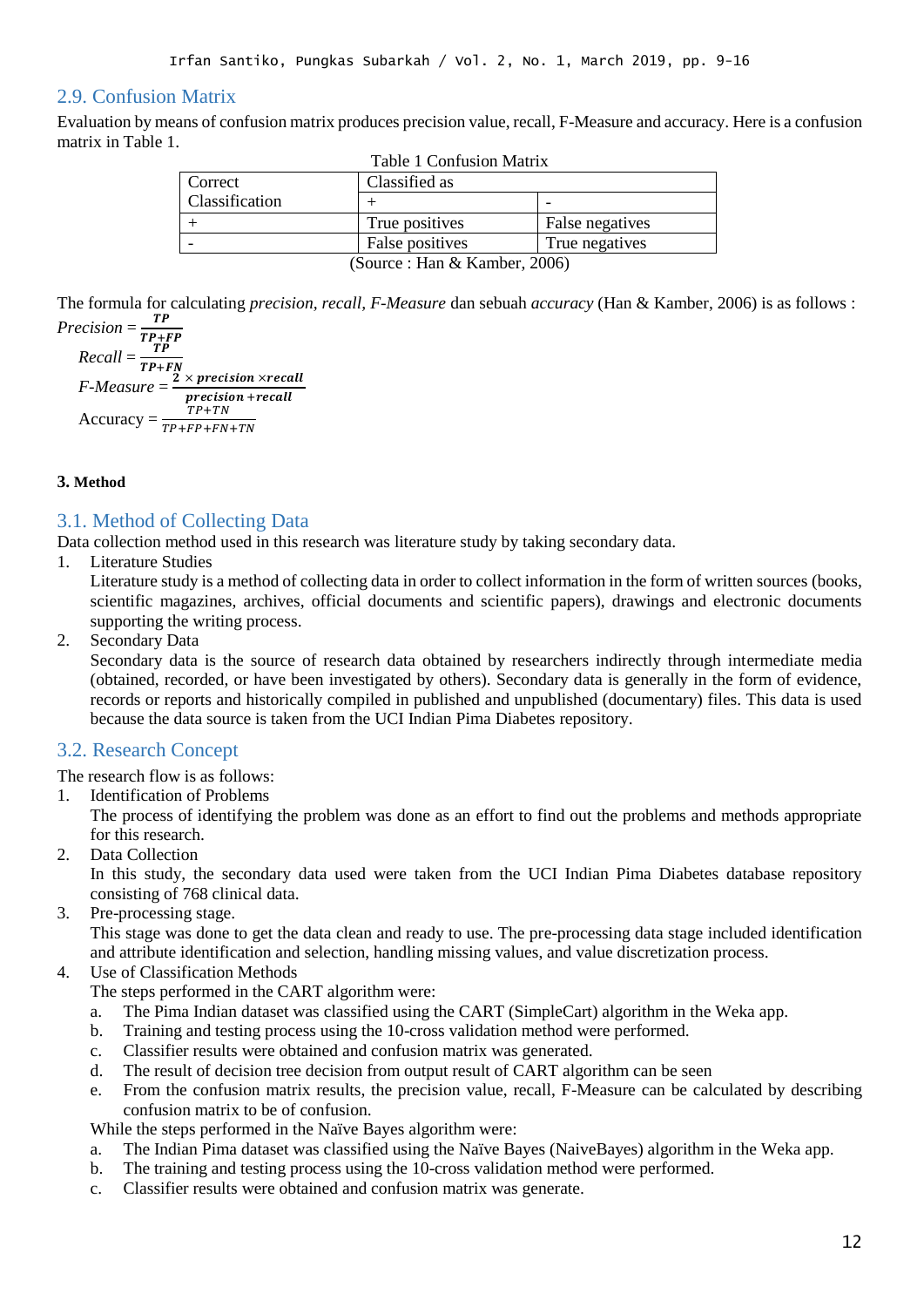- d. From the confusion matrix results can be calculated precision value, recall, F-Measure by describing confusion matrix to be of confusion.
- 5. Validation and Evaluation

In this stage validation and measurement of the accuracy of the results were achieved by the model using the techniques contained in the application weka namely confusion matrix and cross-validation.

6. Withdrawal Conclusion

The next step is to conclude the results obtained from the research. The CART or Naïve Bayes algorithm provided the best accuracy results for diagnosing diabetes mellitus based on precision, recall, F-Measure values of each algorithm.

#### **4. Results and Discussion**

# 4.1. Identification of Problems

In this study the authors conducted a study of literature related to the research and got the appropriate algorithms for this research they are CART and Naïve Bayes.

# 4.2. Data Collection

In this study the data used was taking from the Pima Diabetes Indian repository consisting of 768 clinical data all of which were from female genitalia with a minimum age of 21 years. Below is table 2 Diabetes Mellitus Dataset Indian Pima:

| <b>No</b>      | Pregnant          | Glucos | <b>DBP</b> | <b>TSFT</b> | <b>INS</b> | <b>BMI</b> | <b>DPF</b> | Age      | Class    |
|----------------|-------------------|--------|------------|-------------|------------|------------|------------|----------|----------|
|                |                   | e      |            |             |            |            |            |          |          |
|                | $\mathfrak b$     | 148    | 72         | 35          | 0          | 33.6       | 0.627      | 50       | Positive |
| $\overline{2}$ |                   | 85     | 66         | 29          | v          | 26.6       | 0.351      | 31       | Negative |
| $\cdots$       | $\cdot\cdot\cdot$ | .      | $\cdots$   | .           | .          | .          | $\cdots$   | $\cdots$ | .        |
| 768            |                   | 93     | 70         | 31          | U          | 30.4       | 0.315      | 23       | Negative |

Table 2 Diabetes Mellitus Indian Pima Dataset

# 4.3. Pre-processing stage

After analyzing the Pima Indian dataset, it was known that not all attributes had a complete value, where the attribute attribute value greatly affected the classification. Attributes that had an incomplete amount of data were pregnant as many as 111, 5 glucose attributes, 35 DBP attributes, 2227 TSFT attributes, 374 attributes of INS and 11 attributes of BMI 11. While attribute age and class had a complete value. To handle missing value:

- 1. The zero value in the pregnant attribute can be assumed that the value indicated the patient had never given birth, so this was possible in accordance with the actual conditions.
- 2. Data with zero values on the attributes of glucose, DBP and BMI can be removed because the amount was not too much so it did not really affect the classification results.
- 3. Because the TSFT and INS attributes had a non-existent number of values, these two attributes can not be removed and can not be used in the classification. Therefore, in this study the attributes of TSFT and INS were not used.

After the process of handling the incomplete value (missing value) was done with the above rules, we got 724 data (249 positive and 475 class negative) from 768 original data and ready to be processed further with attributes of pregnant, glucose, DBP, BMI, DPF, Age and class.

However, first discrete attribute process was done. The goal was to facilitate the grouping of values based on predetermined criteria. It also aimed to simplify the value of problems and to improve accuracy in the learning process (Lesmana, 2012). The glucose attribute was divided into three, namely low, medium and high. DBP attributes were divided into three, namely normal, normal-to-high and high (Patil, et al, 2010). While the attributes of BMI were grouped into four, namely low, normal, obese, and severely-obese (Patil, et al, 2010). DPF attributes were divided into two groups: low and high. Class attributes were divided into two groups, namely positive diabetes and negative diabetes.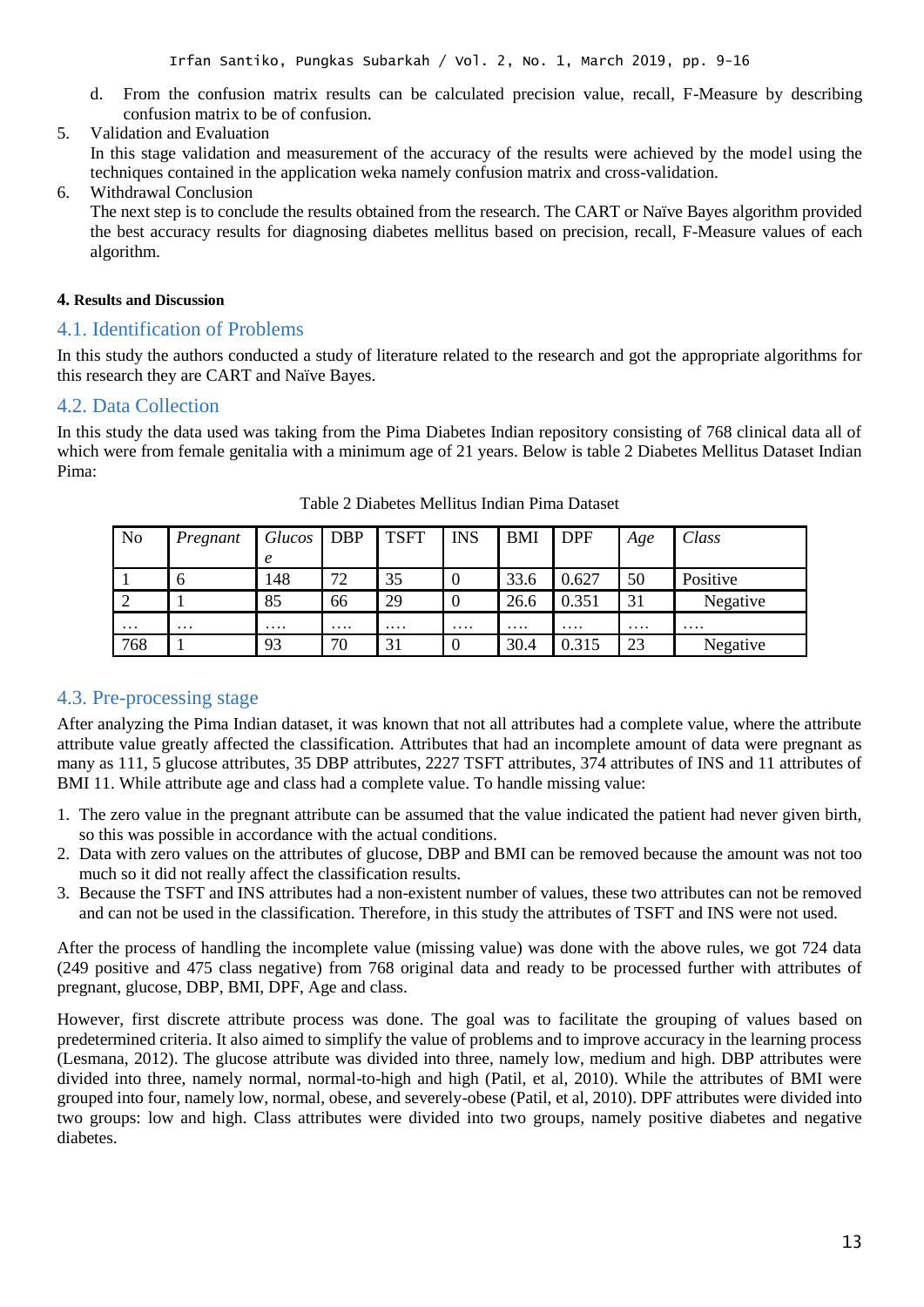# 4.4. Process of Classification Method

From the results of calculations and trials using weka applications with CART algorithm, it was produced an accuracy of 76.9337%. The accuracy value was obtained from the calculation of precision, recall, and F-measure. The result of calculating accuracy value of confusion matrix is presented in Table 3 as follows:

| Class                  | Precision | Recall | F-Measure |
|------------------------|-----------|--------|-----------|
| Tested_negative        | 0.804     | 0.857  | 0.83      |
| <i>Tested_positive</i> | 0.688     | 0.602  | 0.642     |
| Weighted Avg           | 0.764     | 0.769  | 0.765     |

Table 3 value of accuracy based on confusion matrix

Whereas if the classification using Naïve Bayes algorithm using weka application gave an accuracy of 73.7569%. Accuracy value was obtained from the calculation of precision, recall and F-Measure. The result of calculating the accuracy value of confusion matrix is presented in Table 4 as follows:

| Class           | Precision | Recall | $F$ -Measure |
|-----------------|-----------|--------|--------------|
| Tested_negative | 0.783     | 0.829  | 0.806        |
| Tested_positive | 0.633     | 0.562  | 0.596        |
| Weighted Avg    | 0.732     | 0.738  | 0.734        |

Table 4 value of accuracy based on confusion matrix

Here is the difference of accuracy results obtained using CART and Naïve Bayes algorithm in table 5.

| Algorithm   | Accuracy<br><b>Results</b> | Precision | Recall | F-Measure | Time          |
|-------------|----------------------------|-----------|--------|-----------|---------------|
| <b>CART</b> | 76.9337 %                  | 764       | 0.769  | 0.765     | $0.16$ second |
| Naïve Bayes | 73.7569 %                  | 0.732     | 0.738  | 0.734     | 0.04 second   |

Table 5 Comparison of Accuracy Results of CART and Naïve Bayes

The difference of accuracy obtained by using CART and Naïve Bayes algorithm was 3.1768%. The time spent on running the dataset on Weka applications also differed between the CART and Naïve Bayes algorithms of 0.12 second difference. In the CART algorithm there was a difference that recursively divided records into exercise data into subsets that have the same target attribute value (class), which caused long time for compiling system.

# 4.5. Validation and Evaluation

Tables 6 and 7 are tables of confusion matrix results from dataset testing using CART and Naïve Bayes algorithms with 10-fold cross validation.

### Table 6 Confirm CART matrix

|                          | <b>Positive Diabetes</b> | <b>Negative Diabetes</b> |
|--------------------------|--------------------------|--------------------------|
| <b>Positive Diabetes</b> | 407                      | 68                       |
| Negative Diabetes        | 99                       | 150                      |
|                          | 506                      | 218                      |

|  |  | Tabel 7 Confusion matrix Naïve Bayes |  |
|--|--|--------------------------------------|--|
|--|--|--------------------------------------|--|

|                          | <b>Positive Diabetes</b> | <b>Negative Diabetes</b> |
|--------------------------|--------------------------|--------------------------|
| <b>Positive Diabetes</b> | 394                      | 81                       |
| <b>Negative Diabetes</b> | 109                      | 140                      |
| $72\pi$                  | 503                      | ി                        |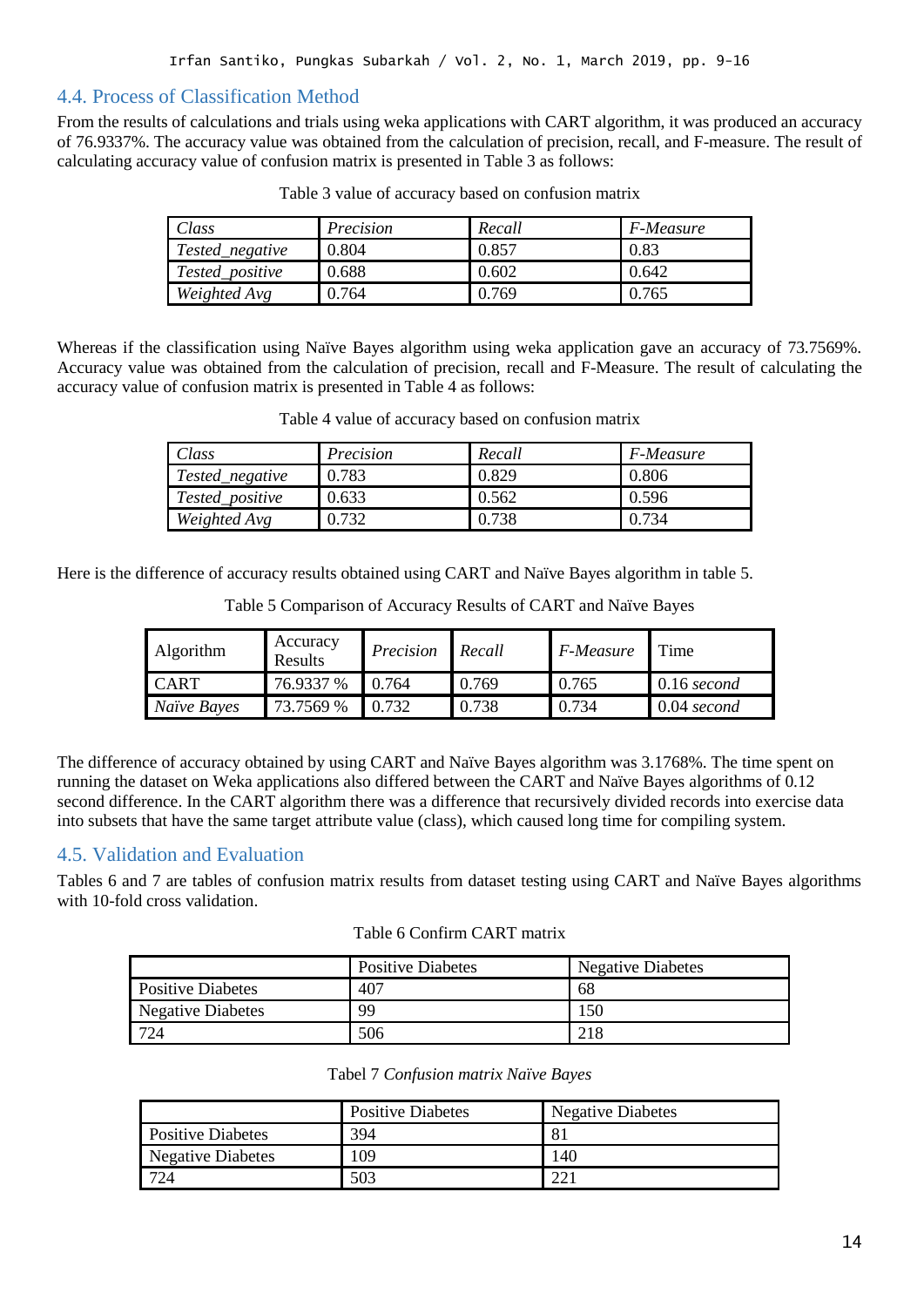From table 4.5 it can be seen that the amount of data formation of the rule affected by diabetes mellitus was similar to the data testing that also affected by diabetes as much as 407. Then, the amount of data formation of the rule that was not affected by diabetes mellitus with data testing that affected by diabetes was as much as 68. Next , The amount of data formation of the rule affected by diabetes and data testing that was not exposed to diabetes was as much as 99. Finally, the amount of data formation of the rule that was not affected by diabetes was the same with the data testing that was also not affected by diabetes as much as 150.

From table 4.6 it is seen that the amount of data formation of the rule affected by diabetes mellitus was the same with the data testing which was also affected by diabetes as much as 394. Then, the amount of data formation of the rule that was not affected by diabetes mellitus with data testing affected by diabetes as much as 81. Furthermore, the amount of data formation of rule affected by diabetes and data testing that was not exposed to diabetes was as much as 109. Finally, the amount of data formation of rule that was not affected by diabetes was the same as the data testing that was also not affected by diabetes as much as 140.

# 4.6. Final Result

From the calculation that has been done on both algorithm, we got the accuracy result from each algorithm that was 76.9337% with precision value 0.764%, Recall 0.769% and F-Measure 0.765% on CART algorithm and 73.7569% on Naïve Bayes algorithm with precision value 0.732% , Recall 0.738% and F-Measure 0.734%. Here is a graph of accuracy results from calculations on the CART and Naïve Bayes algorithms in Figure 4.1



Figure 4.1 Comparison of Accuracy Results of CART and Naïve Bayes

This after seeing the above calculation results, to determine the diagnosis of mellitus disease, it is better to use CART algorithm because the accuracy is higher than naive bayes algorithm..

#### **5. Conclusion**

After doing the pre-processing step and calculating by using two algorithms namely CART and Naïve Bayes, and the evaluation stage with confusion matrix, we obtained accuracy as much as 76.9337% with 0.764% precision value, 0.769% recall value and 0.765% F-Measure value on the algorithm CART and while the accuracy of Naïve Bayes was as much as 73.7569% with 0.732% precision value, 0.738% recall value and 0.734% F-Measure. Furthermore, confusion matrix resulted from two algorithms namely CART and Naïve Bayes algorithm can be seen with graph of accuracy result from calculation of two algortima in picture 5.1